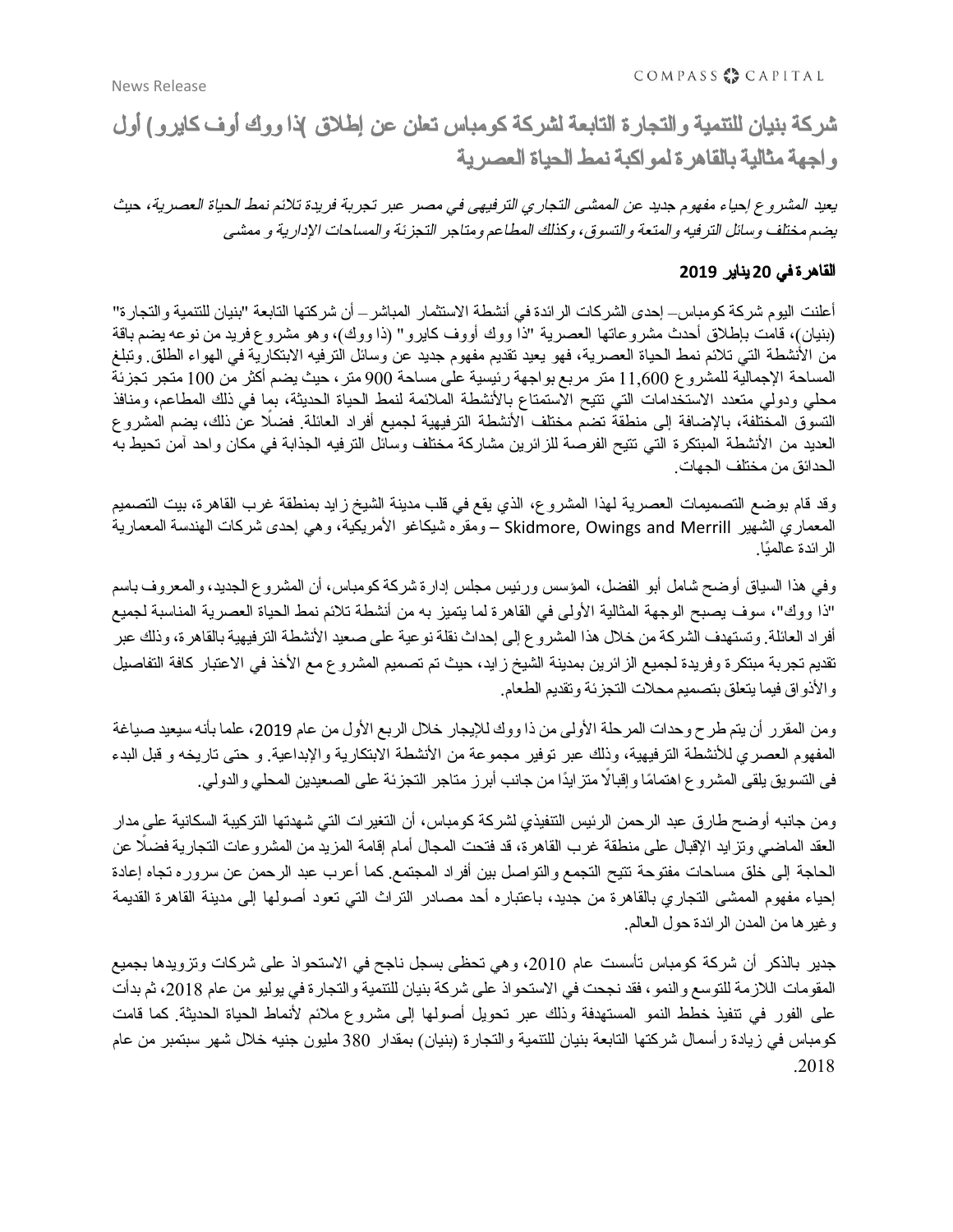– نهایة البیان –

شركة كومباس هي إحدى الشركات الرائدة في أنشطة الاستثمار والتي تركز على الاستثمار المباشر. وتحظى الشركة بفریق عمل یضم العدید من التخصصات ویتمتع بسجل ملئ بالنجاحات في تحقیق عائد استثماري جذاب من شركاتها التابعة، وذلك من خلال منهج استثماري صارم، واستقطاب أكفأ المواهب الإداریة وتعظیم المردود الاستثماري المستدام لجمیع الأطراف ذات العلاقة. وتنتهج كومباس استراتیجیة فریدة تتبلور أهدافها حول الاستثمار في القطاعات التي لم تكن متاحة من قبل، حیث نجحت الشركة في تنفیذ العدید من الاستثمارات التي تتطلب توفیر رأس مال مرن وإعادة الهیكلة المالیة والتشغیلیة. وتعد الشركة مستثمرًا رئيسيًا في معاملاتها الخاصة وتعمل بنشاط لضمان مطابقة مصالح جمیع أصحاب المصلحة في جمیع الاستثمارات التي تتابعها.

قد تتضمن الإشارة إلى كلمة كومباس إلى أنشطة الاستثمار بشركة كومباس، <sup>و</sup>*/* أو الاستثمارات المالیة بشركة كومباس*.*

المعلومات الواردة في هذا البیان تستخدم لأغراض إعلامیة وتعلیمیة فقط، فهي معّدة لصالح الطرف الثالث المصدر والراغبین في الحصول على معلومات حول استراتیجیات الاستثمار البدیلة. إن المعلومات الواردة في هذا البیان لا تشكل ولا ینبغي أن تفسر على أنها لتقدیم خدمات استشاریة أو عرض للبیع أو التماس لعرض شراء أي أوراق مالية في أي دولة يكون فيها هذا العرض أو الالتماس أو الشراء أو البيع غير قانوني وفقًا لقوانين الأوراق المالية أو التأمين أو القوانین الأخرى المعمول بها في تلك الدولة. تم إعداد المعلومات الواردة في هذا البیان لأغراض إعلامیة فقط ولا تشكل عر ًضا أو توصیة لشراء أو بیع أي ورقة مالیة معینة أو اعتماد أي استراتیجیة استثماریة محددة. المعلومات الواردة في هذا البیان لیست مبنیة على ظروف أي مستثمر كما أنها لا تمثل نصیحة استثماریة.

أي استثمارات تمت مناقشتها في هذا البیان لأغراض توضیحیة فقط ویتم تقدیمها لبیان وجهات نظر الفریق وطریقة التحلیل المستخدمة في تنفیذ استراتیجیتهم الاستثماریة.

> للاستعلام والتواصل**:** السیدة */* یاسمین نجم مدیر الاتصال وعلاقات المستثمرین هاتف: 33050700 +202- محمول: 01228505050 +2 [yasminenegm@compass-cap.com](mailto:yasminenegm@compass-cap.com)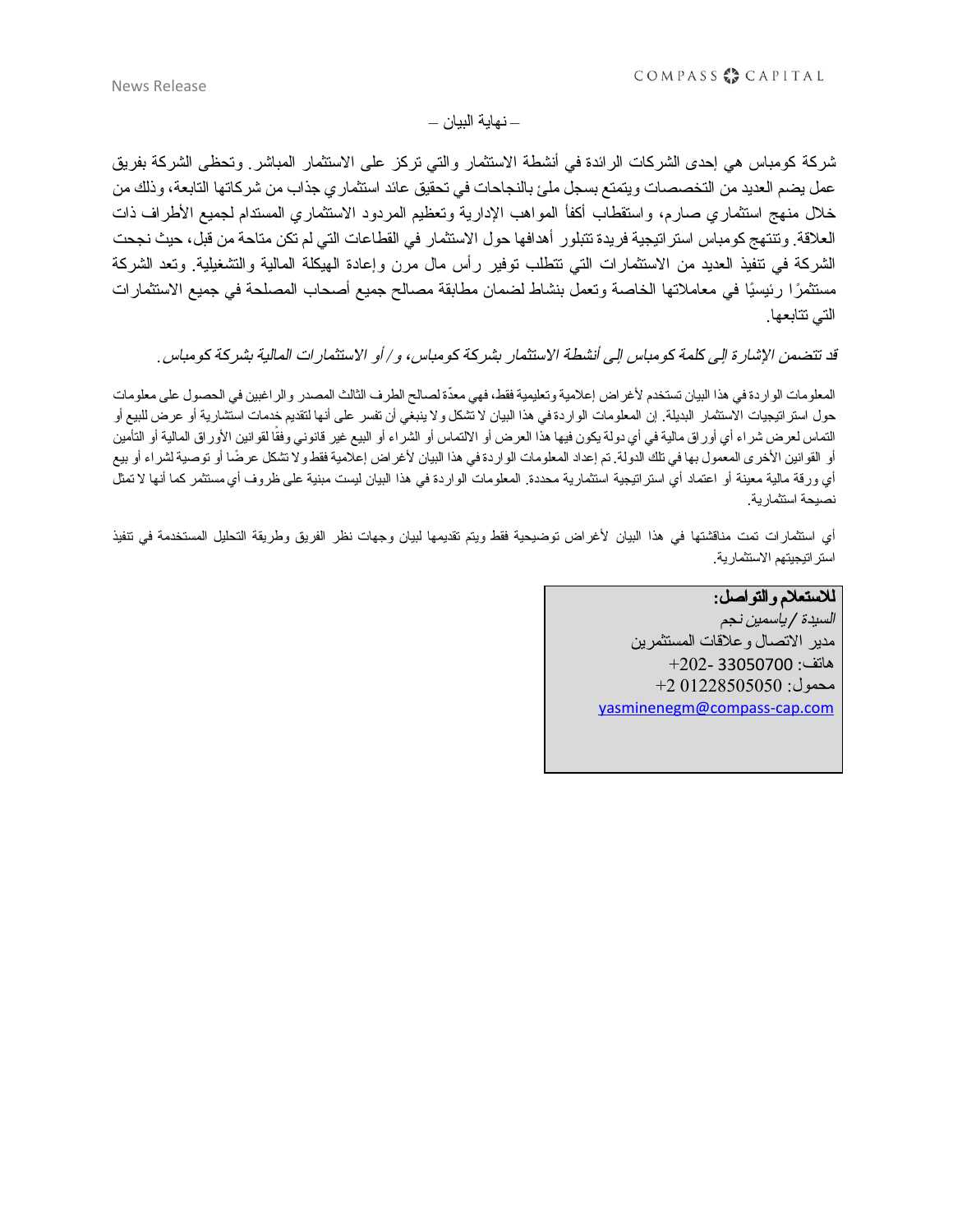# **Compass Portfolio Company Bonyan Launches "the Walk of Cairo 'The WOC' , West Cairo's Newest Outdoor Lifestyle Destination**

*The Walk of Cairo (The WOC) reintroduces the "high -street" concept to Egypt offering a unique outdoor lifestyle experience encompassing entertainment, leisure, dining, retail and office space with 2 walkways totaling 1700 meters*

### **20 January 2019**

Compass, a leading private equity firm, announced today that portfolio company Bonyan for Development and Trade (Bonyan) has launched The Walk of Cairo (The WOC), an outdoor lifestyle destination that will redefine the leisure experience. Spread over 116,000 square meters with 900 meters of prime frontage, the WOC is set to have over 100 local and international retailers, including food & beverage, diverse shopping outlets, a wellness center, family entertainment options, as well as many other attractions for visitors to experience and indulge in, all in one gated outdoor space.

Designed by renowned Chicago based architects Skidmore, Owings & Merrill (SOM), one of the leading architecture firms in the world, WOC is located in the heart of Sheikh Zayed area.

"The Walk of Cairo affectionately referred to as the WOC was born as the premiere outdoor lifestyle destination in Cairo catering to the entire family. The WOC will transform Cairo's entertainment landscape and offer a unique experience to all its visitors. The WOC brings an exciting and unique offering to the city", said Shamel Aboul Fadl, Founder and Chairman of Compass. "

The WOC will redefine the leisure experience with an array of exceptional dining, retail, entertainment and recreational activities along with office space. Leasing for phase one will begin in 1Q2019 and is already eliciting significant interest from leading local and international retail enthusiasts.

"In the last decade, changing demographics and the increased migration to West Cairo has created a greater need for outdoor spaces where people can socialize and congregate. We are very proud to re-introduce the high-street concept once again in Egypt. Inspiration for this concept comes from turnof- century cairo and leading cities across the world, which offer a dynamic retail mix allowing visitors enjoy the pedestrian experience", said Tarek Abdel-Rahman Compass Managing Partner.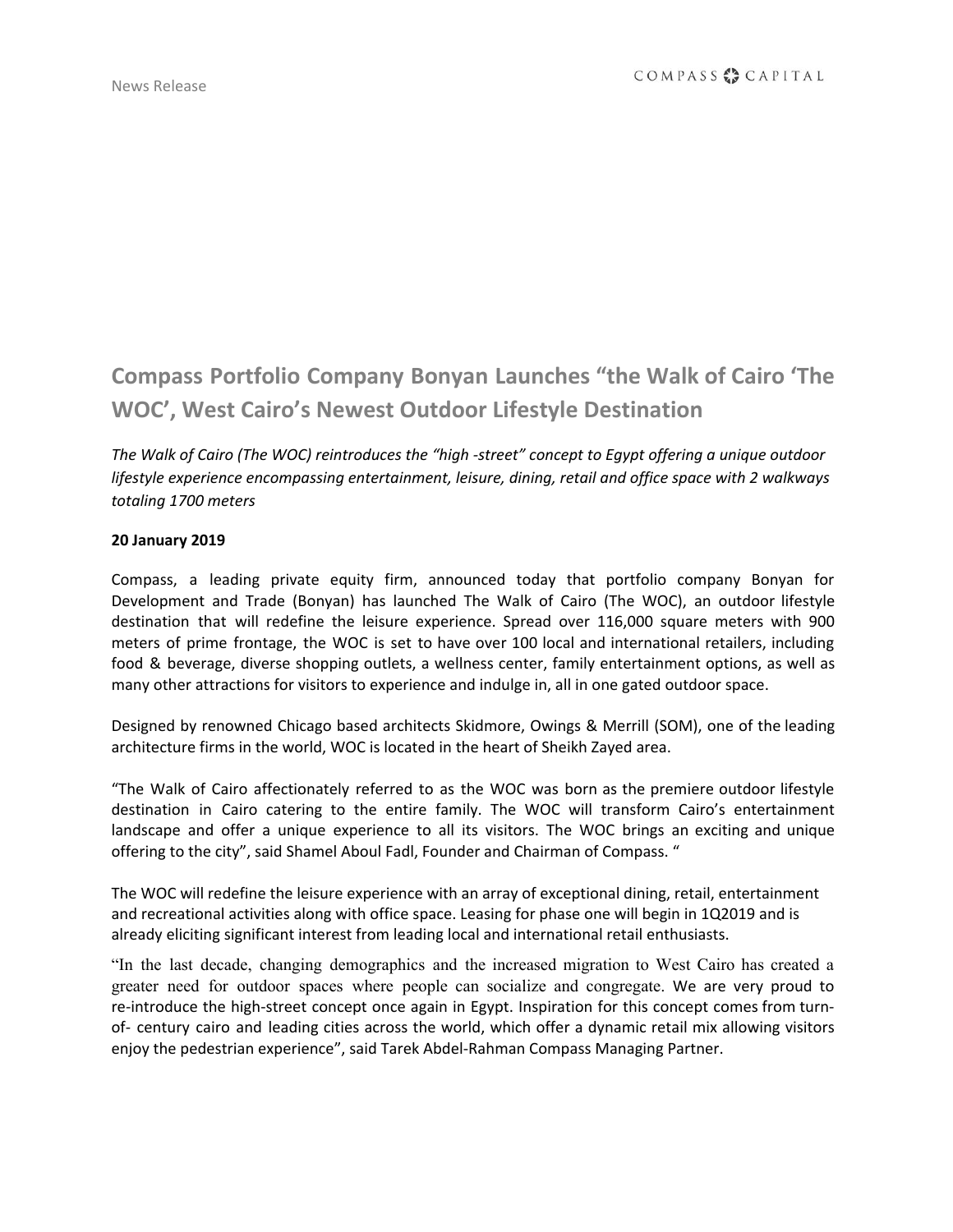#### News Release

Established in 2010, Compass has a proven history of unlocking value in unique assets. In July 2018, Compass acquired Bonyan, and immediately started a growth plan to transform the asset into an operational lifestyle destination. In September 2018, Bonyan completed a capital increase of EGP 380 Million in the company to prepare it for its future growth plans.

—Ends—

**Compass** is a leading private equity firm focusing on value investing. The firm's multi-disciplinary team has a long and successful track record of generating attractive investment returns having successfully executed numerous transactions requiring capital flexibility, financial restructuring, and operational turnaround. Compass follows a disciplined investment approach that hinges on defining strategic initiatives, agile implementation of strategy, supporting talented management, and providing required growth capital to drive growth. The company is a principal investor in its own transactions and actively works to ensure that the interests of all stakeholders are aligned in the investments it pursues.

# *References to Compass may include the activities of Compass' principle investment, and/or financial advisory.*

All information provided has been prepared solely for information purposes and does not constitute an offer or a recommendation to buy or sell any particular security or to adopt any specific investment strategy. The information contained herein does not constitute and should not be construed as an offering of advisory services or an offer to sell or a solicitation of an offer to buy any securities in any jurisdiction in which such offer or solicitation, purchase or sale would be unlawful under the securities, insurance or other laws of such jurisdiction. The information herein has not been based on a consideration of any individual investor circumstances and is not investment advice.

Any investments discussed herein are for illustrative purposes only and are provided solely to demonstrate the company's views and type of analysis used in implementing their investment strategy.

## **For more information, please contact:**

Ms. Yasmine Negm Head of Strategic Communications and Investor Relations Office: +202-33050700 Mobile: +20(1228505050) [yasminenegm@compass-cap.com](mailto:yasminenegm@compass-cap.com)